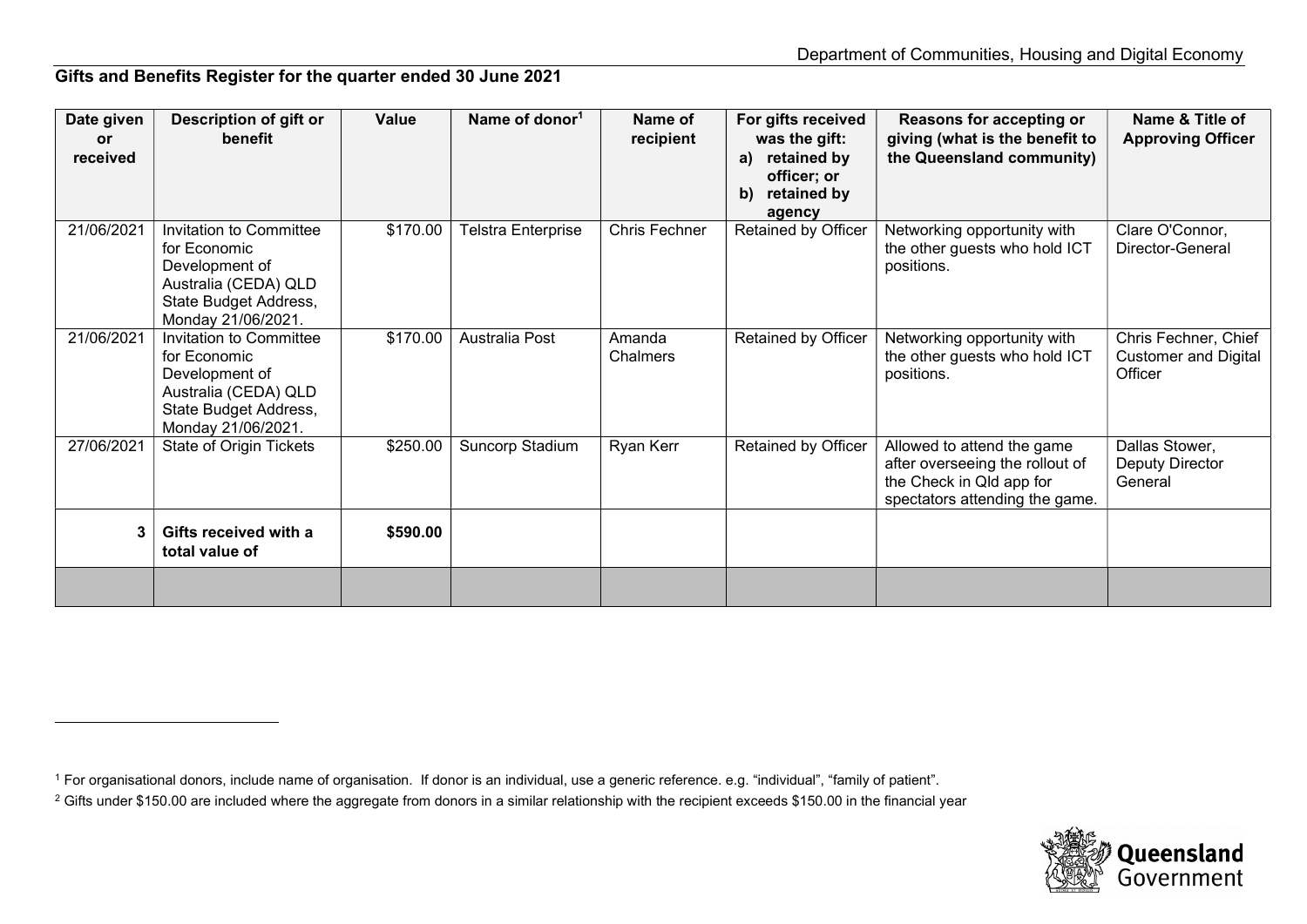Department of Communities, Housing and Digital Economy

| Date given or<br>received | <b>Description of gift</b><br>or benefit               | Value        | Name of donor <sup>1</sup>                                    | Name of<br>recipient                                                | For gifts<br>received was<br>the gift:<br>retained<br>a)<br>by officer;<br>or<br>retained<br>b)<br>by agency | Reasons for accepting or<br>giving (what is the benefit<br>to the Queensland<br>community)                                                                                                                                                                                                       | Name & Title of<br><b>Approving Officer</b> |
|---------------------------|--------------------------------------------------------|--------------|---------------------------------------------------------------|---------------------------------------------------------------------|--------------------------------------------------------------------------------------------------------------|--------------------------------------------------------------------------------------------------------------------------------------------------------------------------------------------------------------------------------------------------------------------------------------------------|---------------------------------------------|
| 8/04/2021                 | 84,000 face masks to<br>84 neighbourhood<br>centres    | \$40,052.73  | Department of<br>Communities,<br>Housing & Digital<br>Economy | 84<br>neighbourhood<br>centres outside<br>SEQ (1,000 per<br>centre) | n/a                                                                                                          | Purchase of single-use<br>surgical face masks and<br>provision of such personal<br>protective equipment (PPE)<br>to neighbourhood centres<br>outside SEQ to ensure the<br>protection of staff, supplier<br>organisations and<br>vulnerable community<br>members during the<br>COVID-19 pandemic. | <b>Chris Fechner</b><br>A/Director-General  |
| 23/04/2021                | Donation to Salvation<br>Army for Red Shield<br>Appeal | \$100,000.00 | Department of<br>Communities,<br>Housing & Digital<br>Economy | <b>The Salvation</b><br>Army                                        | n/a                                                                                                          | Regular annual budgeted<br>donation of \$100,000 made<br>by Community Services to<br>the Salvation Army Red<br>Shield appeal. The<br>responsibility for this<br>donation has now<br>transferred to DCHDE as<br>part of the MoG changes.                                                          | Clare O'Connor<br>Director-General          |



<sup>1</sup> For organisational donors, include name of organisation. If donor is an individual, use a generic reference. e.g. "individual", "family of patient".

 $^2$  Gifts under \$150.00 are included where the aggregate from donors in a similar relationship with the recipient exceeds \$150.00 in the financial year